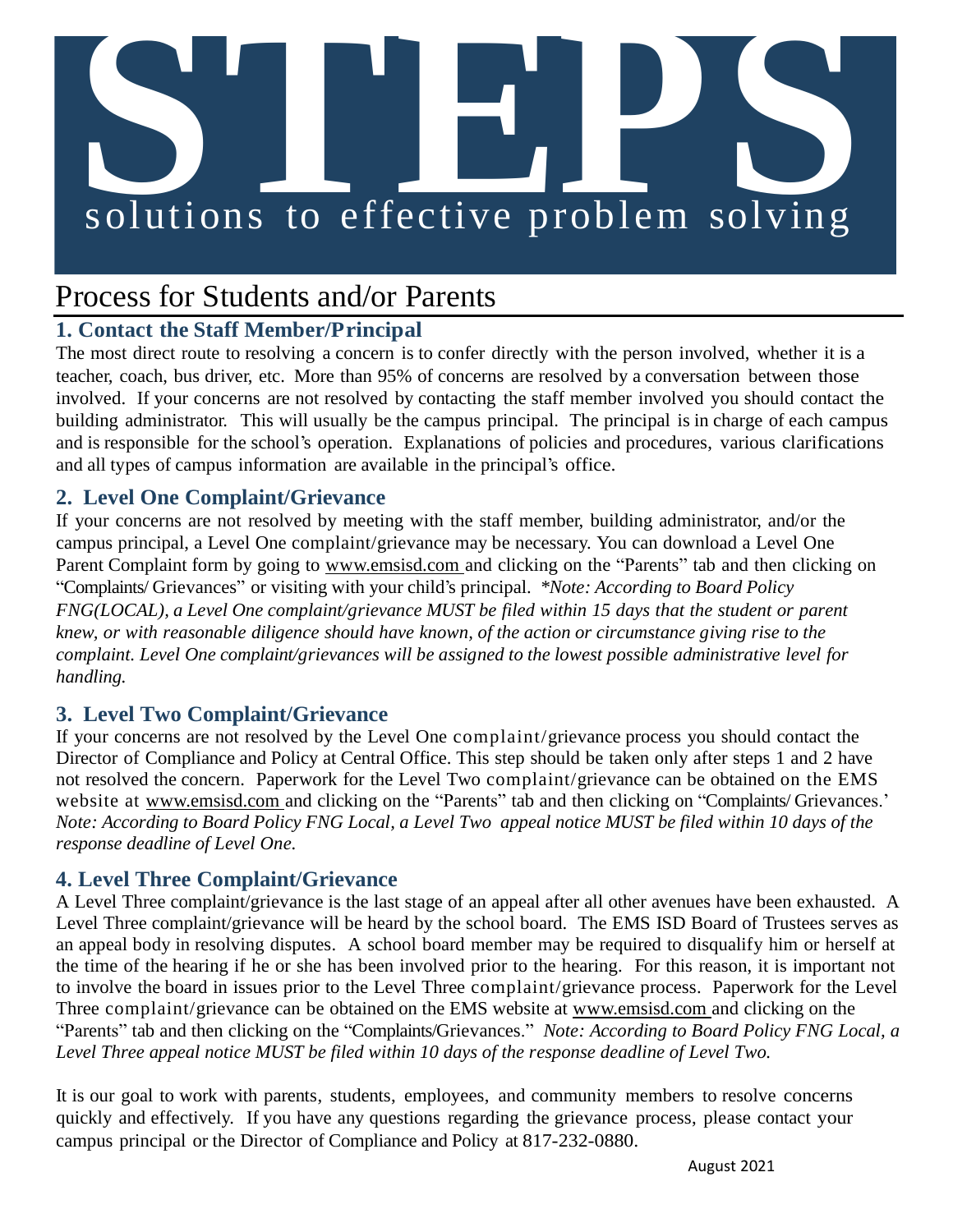# Parent Complaint Form Level One

To file a formal complaint, please fill out this form completely and submit to the Director of Compliance and Policy at Central Office, within the time established in board policy FNG (LOCAL). All complaints will be heard in accordance with FNG(LEGAL) and (LOCAL) or any exceptions outlined therein.

| NAME:                  |                                                                                                                                                                                                                               |
|------------------------|-------------------------------------------------------------------------------------------------------------------------------------------------------------------------------------------------------------------------------|
| <b>STUDENT'S NAME:</b> | the control of the control of the control of the control of the control of the control of the control of the control of the control of the control of the control of the control of the control of the control of the control |
| <b>ADDRESS:</b>        |                                                                                                                                                                                                                               |
|                        |                                                                                                                                                                                                                               |
| <b>TELEPHONE NO:</b>   |                                                                                                                                                                                                                               |
| <b>CAMPUS:</b>         |                                                                                                                                                                                                                               |
| <b>GRADE:</b>          |                                                                                                                                                                                                                               |
| PRINCIPAL:             |                                                                                                                                                                                                                               |

**Please describe the decision or circumstances causing your complaint (give specific factual details):**

**What was the date of the decision or circumstances causing your complaint?**

**Please explain how you (or your child) have been harmed by this decision or circumstance.**

**Please describe any efforts you have made to resolve your complaint informally at the campus level and the responses to your efforts.**